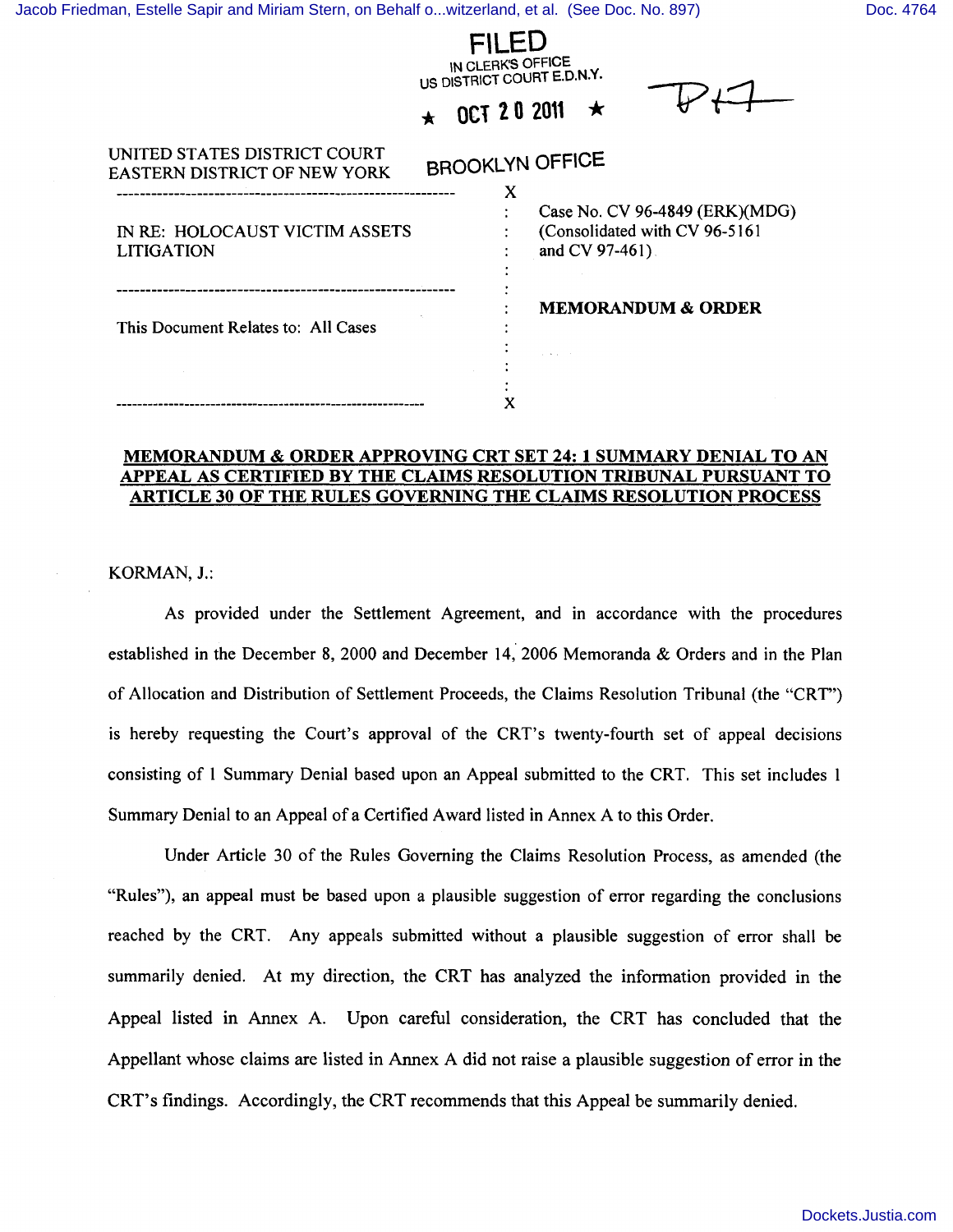I have reviewed the CRT's analysis and I concur with the CRT's recommendations. Therefore, it is

ORDERED that the Appeal to the claims listed in Annex A shall be summarily denied and the relevant Appellants so informed;

It is further ordered that the CRT shall provide the Court with the name and address of every Appellant whose appeal is herewith summarily denied, which information shall be filed with the Court under seal.

Dated: Brooklyn, New York 2011

SO-ORDERED: s/Edward R. Korman

> Edward'R. Korman United States District Judge